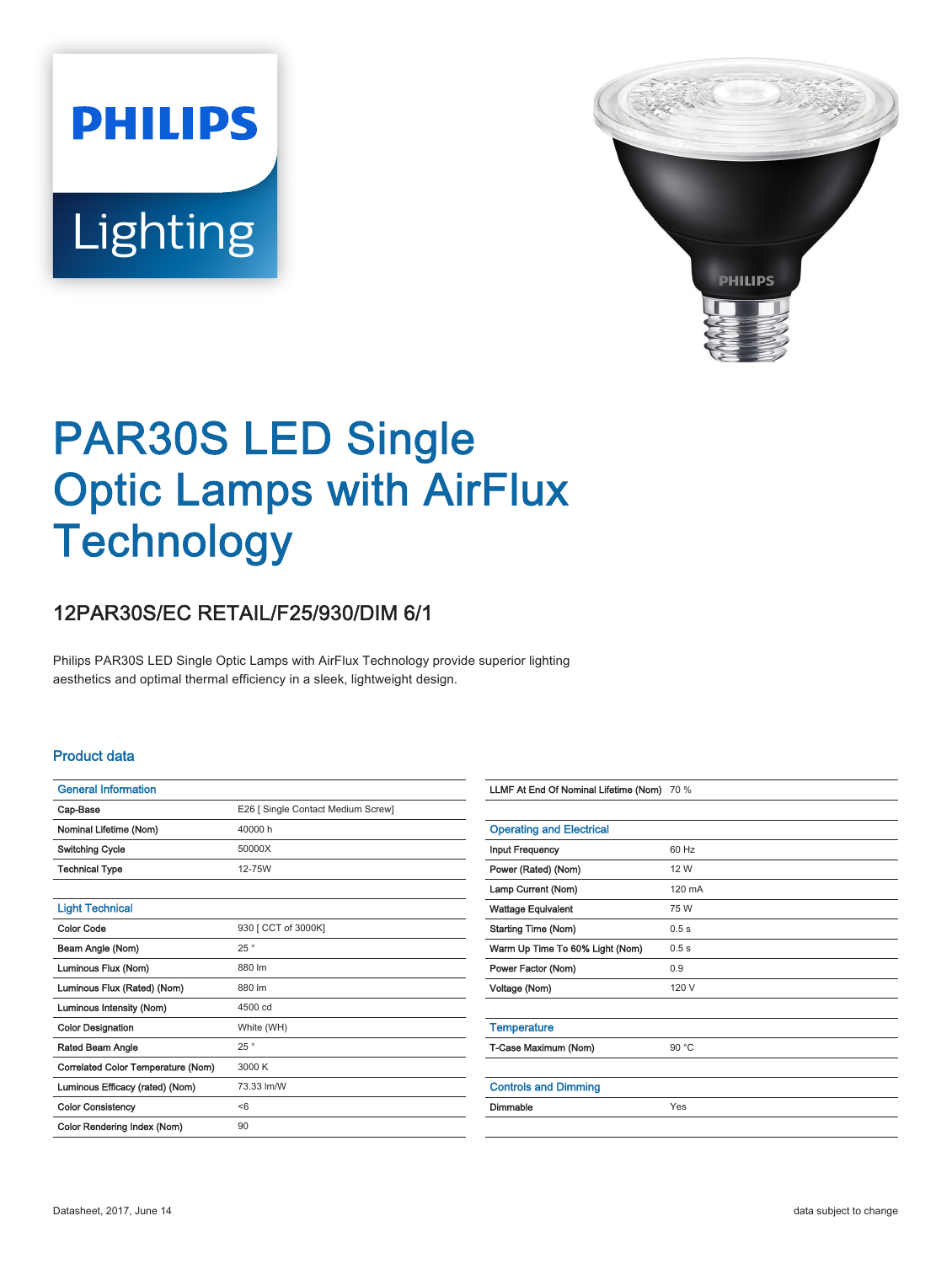## PAR30S LED Single Optic Lamps with AirFlux Technology

| <b>Approval and Application</b> |                                          |  |
|---------------------------------|------------------------------------------|--|
| Suitable For Accent Lighting    | Yes                                      |  |
|                                 |                                          |  |
| <b>Product Data</b>             |                                          |  |
| Order product name              | 12PAR30S/EXPERTCOLOR RETAIL/F25/930/DIMB |  |
| <b>EAN/UPC - Product</b>        | 046677471095                             |  |
| Order code                      | 471094                                   |  |

| <b>Numerator - Quantity Per Pack</b> |              |
|--------------------------------------|--------------|
| Numerator - Packs per outer box      | 6            |
| Material Nr. (12NC)                  | 929001286204 |
| Net Weight (Piece)                   | $0.220$ kg   |
|                                      |              |

Product D C 12PAR30S/EXPERTCOLOR RETAIL/F25/930/DIMB 94.8 mm 93.1 mm

## Warnings and Safety

- Suitable for use in damp locations.
- Not for use in totally enclosed luminaires.
- Before replacing, turn off power and let lamp cool to avoid electrical shock or burn.
- CAUTION: Risk of electric shock— do not use where directly exposed to water
- NOTES: This device complies with Part 18 of the FCC rule. This product may cause interference with other devices. If interference occurs,change the location of the products involved. This RFLD device complies with Canadian ICES-005.

### Dimensional drawing



PAR30S 120V 12-75W 25D 3000K E26 D BL

### Photometric data



|                                                                                                                              |                                                           |                                                                                                                                                                 | Accent Lighting - Spots |
|------------------------------------------------------------------------------------------------------------------------------|-----------------------------------------------------------|-----------------------------------------------------------------------------------------------------------------------------------------------------------------|-------------------------|
|                                                                                                                              | Par30-12W-120VAC 25D 3000K                                |                                                                                                                                                                 |                         |
|                                                                                                                              |                                                           | $1 \times 000$ km                                                                                                                                               |                         |
| Polar intensity diagram<br>æ<br>≂                                                                                            | Cartesian intensity diagram<br>٠<br>÷                     | <b>Beam dagram</b><br>the age in the<br><b>Service Service</b><br>m<br>i a<br>×<br>×<br><b>SER</b><br><b>Contract Contract</b><br>12 22 13 24 25 26 27<br>$-24$ |                         |
| <b><i>MERCHANICA</i></b><br>--<br>tomment. 100<br><b>AND</b><br><b>Hotel</b><br>(1, 2)<br>覅<br>2.77<br>×.<br><b>Killedge</b> | <b>Visual impact diagram</b><br>not the box road out<br>u | <b>January</b>                                                                                                                                                  |                         |

CalcuLuX Photometrics 4.5 Philips Lighting B.V. Page: 1/1

PAR38 120V 17-90W 1200lm 8D 3000K E26 D